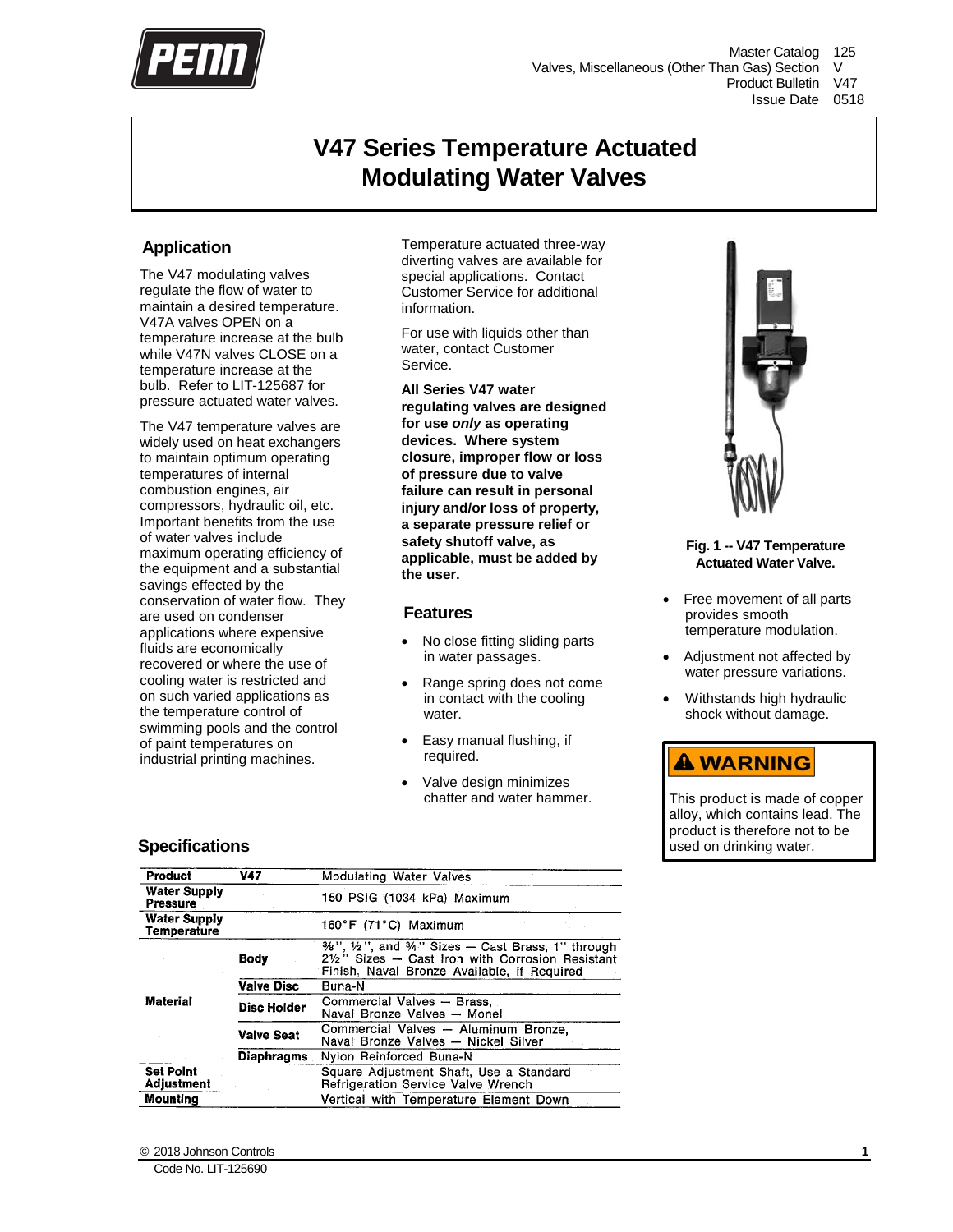## **General Descriptio[n](#page-8-0)**

A pressure-balanced design, employing synthetic rubber sealing diaphragms correctly proportioned to the valve port area, balances valves against both gradual and sudden water pressure changes, seals water away from range spring and guides and provides protection against high water surge pressures. Range spring and sliding parts are not submerged in water where they would be subject to sedimentation and corrosion. Only five metal parts, made of corrosion. Only five metal parts, made of corrosion resistant material, come in contact with the water -- valve disc holder, disc stud, valve seat, valve stem, and body. (See Fig 2.)



**Fig. 2 -- Typical crosssections of threaded type valves. Interiors of flange models are similar.**

## **Temperature Ranges\*\***

|                                    | V47A Adjustable                      |                      |  |  |  |  |
|------------------------------------|--------------------------------------|----------------------|--|--|--|--|
| <b>Standard</b>                    |                                      |                      |  |  |  |  |
| Range $^{\circ}$ F ( $^{\circ}$ C) | <b>Maximum</b><br>Bulb Temp. °F (°C) | <b>Size of Valve</b> |  |  |  |  |
| 75 to 115 (24 to 46)               | 135 (57)                             | $2". 2\frac{1}{2}$   |  |  |  |  |
| 75 to 135 (24 to 57)               | 155 (68)                             | %" thru 11/2"        |  |  |  |  |
| 115 to 160 (46 to 71)              | 180 (82)                             | $2", 2\frac{1}{2}"$  |  |  |  |  |
| 115 to 180 (46 to 82)              | 200 (93)                             | %" thru 11/2"        |  |  |  |  |
| 160 to 205 (71 to 96)              | 225 (107)                            | $2''.2\frac{1}{2}''$ |  |  |  |  |
| 160 to 230 (71 to 110)             | 250 (121)                            | %" thru 1½"          |  |  |  |  |
|                                    | Special (1)                          |                      |  |  |  |  |
| 20 to 65 ( $-7$ to 18)             | 85 (29)                              | %" thru 1½"          |  |  |  |  |
| 40 to 85 (4 to 29)                 | 105 (41)                             | ½" thru 1½"          |  |  |  |  |
| 200 to 250 (93 to 121)             | 270 (132)                            | ½" thru 1½"          |  |  |  |  |

|                         | V47N Adjustable               |                        |  |  |  |  |  |
|-------------------------|-------------------------------|------------------------|--|--|--|--|--|
| <b>Standard</b>         |                               |                        |  |  |  |  |  |
| Range °F (°C)           | Maximum<br>Bulb Temp. °F (°C) | <b>Size of Valve</b>   |  |  |  |  |  |
| 85 to 130 (29 to 54)    | 150 (66)                      | 2", 2½"                |  |  |  |  |  |
| 85 to 155 (29 to 68)    | 175 (79)                      | %" thru 1½"            |  |  |  |  |  |
| 125 to 175 (52 to 79)   | 195 (91)                      | $2", 2 \frac{1}{2}"$   |  |  |  |  |  |
| 125 to 200 (52 to 93)   | 220 (104)                     | %" thru 11/2"          |  |  |  |  |  |
| 175 to 220 (79 to 104)  | 240 (116)                     | $2", 2\frac{1}{2}"$    |  |  |  |  |  |
| 175 to 250 (79 to 121)  | 270 (132)                     | %" thru 1½"            |  |  |  |  |  |
|                         | Special (1)                   |                        |  |  |  |  |  |
| 45 to 85 (7 to 29)      | 105 (41)                      | %" thru 1½"            |  |  |  |  |  |
| 55 to 100 (13 to 38)    | 120 (49)                      | ½" thru 1½"            |  |  |  |  |  |
| 225 to 275 (107 to 135) | 295 (149)                     | $1/2$ " thru 1 $1/2$ " |  |  |  |  |  |

When valve is opening a change of 3 to 5  $F^{\circ}$  (1.7 to 2.8 C°) is required to start valve closing or vice versa.

- \*\* V47 open high ranges indicate the valve opening point; V47 close high ranges indicate the valve closing point.
- (1) For ranges other than shown in tables consult Customer Service.
- Note: On cross-ambient bulbs the bulb length will be increased 1" (25.4 mm) for each 5' (1.5 m) of capillary or fraction thereof over 10' (3.0 m).

**IMPORTANT:** Before using this chart determine type of bulb needed in particular application.

Table 1 -- Heating Bulb -- Bulb temperature is always HIGHER than bellows temperature.

Table 2 -- Cross-ambient Bulb -- Bulb temperature rises higher and drops lower than bellows temperature. Recommended for general use with standard 75 to 135°F (24 to 57°C) range to maintain control at bulb location.

**Note:** To provide satisfactory operation, always install valve with bellows down and spring cage up. Capillary end of temperature bulb should always be higher than plugged-end of bulb, or if horizontal, the word TOP should be at the top or uppermost surface of bulb.

> Never subject temperature bulb to temperatures in excess of 20F° (11C°) above maximum range temperature. Example: 75 to 135°F (24 to 57°C) range; maximum bulb temperature not to exceed 155°F (68°C).

**See page 6 and 7 for Flow Chart and how To Select Water Valve Size.**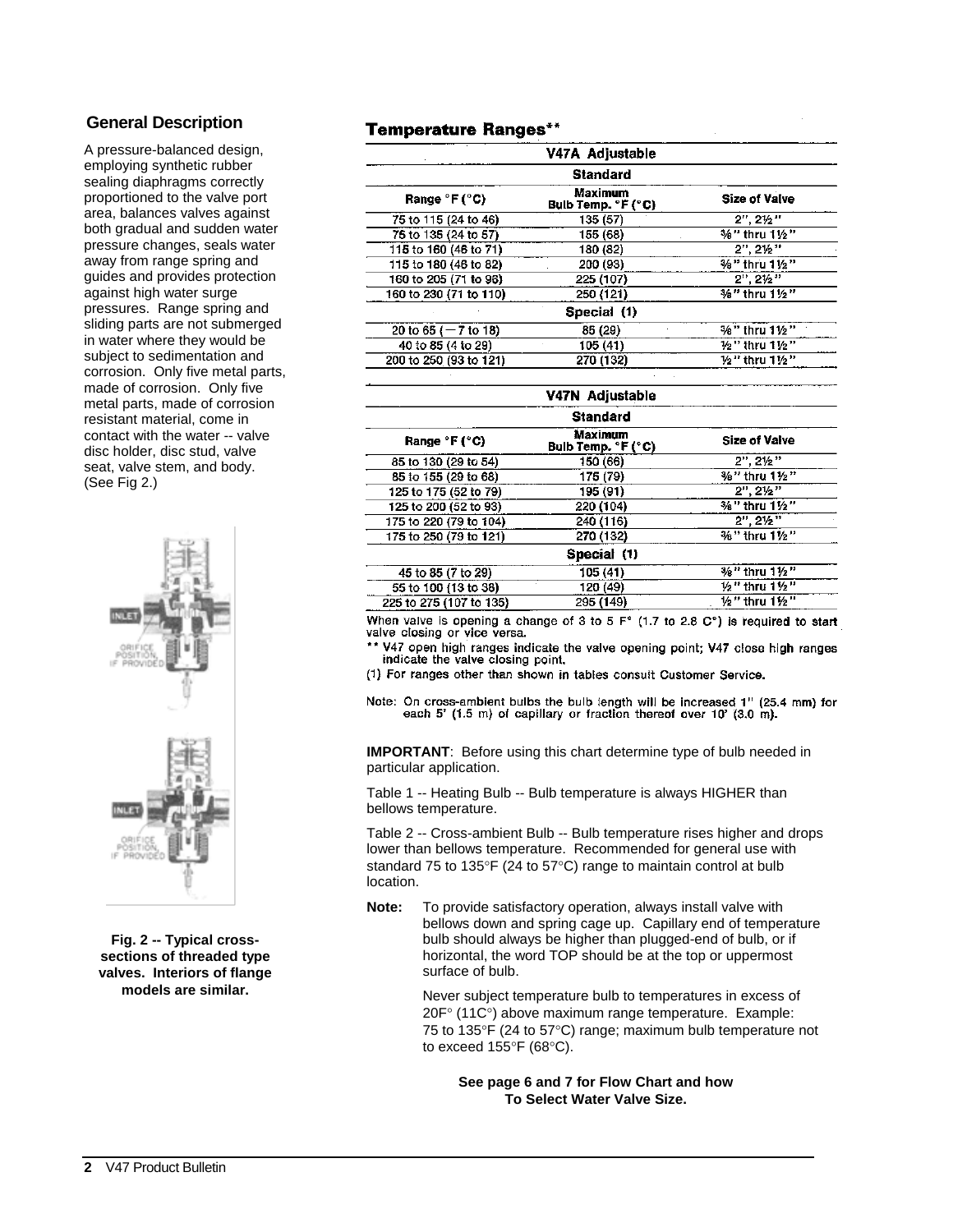## **Stock Temperature Valve[s](#page-8-0)**

Due to many variations of temperature actuated valves, a group of standard V47 (open high) valves are maintained in stock for shipment on short notice. These valves are available in three temperature ranges and are furnished with 6 feet (1.8 m) of armored capillary and a Style 4 temperature bulb (closed tank immersion). All stock valves are supplied with a drilled and tapped internal bypass in the regulator body. A solid plug is installed in this hole for 100% shutoff. A drilled plug is packed in an envelope with each valve for field installation, if continuous minimum flow is required. (See Fig. 3.)



Fig. 3 - Stock temperature valve.

## **Temperature Elements**

Standard temperature elements are furnished with 6 ft (1.8 m) capillary. Optional capillary lengths are available on quantity orders, lengths 2 ft (.6 m), 4 ft (1.2 m), 10 ft (3 m) and longer in increments of 5 ft (1.5 m) at extra cost. Temperature bulbs and ranges currently available are listed in Temperature Ranges and Bulb Dimension Chart. Finned air immersion type temperature bulbs, special elements and special temperature ranges are available. Consult Customer Service.

## **Optional Construction**

#### **Internal Bypass**

A drilled hole is provided in valves which are actuated by temperature of water passing through the valve. Hole in valve body provides continuous bypass flow permitting temperature actuated bulb to sense temperature change. Eliminates requirement for special bypass line. Specify internal bypass hole size required. Bypass hole sizes are 035 in. (.89 mm), .062 in. (1.58 mm), .093 in. (2.36 mm), or .125 in. (3.18 mm). (See Fig. 4.)



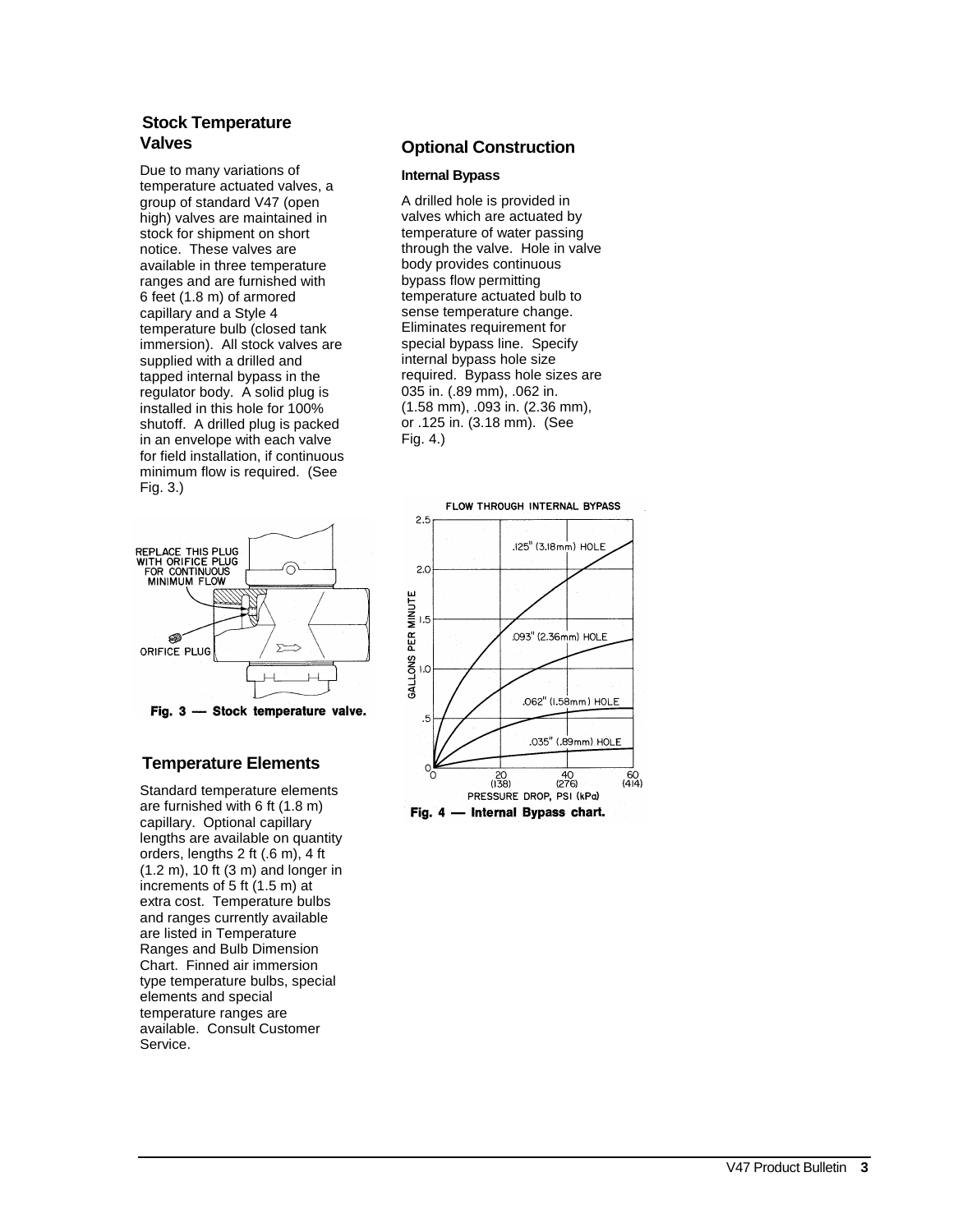#### **Bulb Dimensions**





Style 4 Bulb



| Valve            |                            | Table 1 — Heating Bulb     |                     | Table 2        | <b>Cross-Ambient</b><br>$\overline{\phantom{a}}$ |                     |
|------------------|----------------------------|----------------------------|---------------------|----------------|--------------------------------------------------|---------------------|
| <b>Size</b>      | man.                       | "E"                        | "C" Thread*         | "А"            | "B"                                              | "C" Thread"         |
| $\frac{3}{6}$ "  | $3\frac{1}{2}$ " (82.6 mm) | $\frac{11}{2}$ , (17.5 mm) | 火" NPT              | $6''$ (152 mm) | $\frac{1}{2}$ '' (17.5 mm)                       | $\mathcal{V}$ " NPT |
| $\frac{1}{2}$    | $3\frac{1}{4}$ " (82.6 mm) | $\frac{1}{2}$ '' (17.5 mm) | $\mathcal{V}$ " NPT | 10" (254 mm)   | $\frac{1}{6}$ " (17.5 mm)                        | $\mathcal{H}^n$ NPT |
| 3/4 ''           | $3\frac{1}{2}$ " (82.6 mm) | 以" (17.5 mm)               | ¼" NPT              | 10" (254 mm)   | $\frac{11}{16}$ (17.5 mm)                        | ½" NPT              |
| 1"               | $6''$ (152 mm)             | $\frac{11}{16}$ (17.5 mm)  | '⁄s'' NPT           | 16¼" (413 mm)  | $\frac{1}{2}$ (17.5 mm)                          | ½" NPT              |
| $1\frac{1}{4}$ " | 6" (152 mm)                | $\frac{1}{2}$ (17.5 mm)    | ½" NPT              | 16½'' (413 mm) | $V_6$ " (17.5 mm)                                | <b>K" NPT</b>       |
| 11/2             | 6" (152 mm)                | y <sub>k</sub> " (17.5 mm) | ½" NPT              | 16½" (413 mm)  | $\frac{1}{6}$ (17.5 mm)                          | $\mathcal{V}$ " NPT |
| 2"               | 10" (254 mm)               | $\frac{1}{2}$ (17.5 mm)    | ½" NPT              | 43" (1092 mm)  | $\frac{1}{2}$ (17.5 mm)                          | <b>S" NPT</b>       |
| $2V_{2}$ "       | 10" (254 mm).              | $\frac{11}{2}$ (17.5 mm)   | ½" NPT              | 43" (1092 mm)  | $\frac{1}{2}$ '/ <sub>6</sub> '' (17.5 mm)       | ½" NPT              |

\* Style 4 only.

#### **Bulb Wells**

| <b>Bulb well dimensions</b>                     | Part<br><b>Number</b> | īn<br><b>Dimensions</b><br>mm |                     | <b>Description</b>                                    |  |
|-------------------------------------------------|-----------------------|-------------------------------|---------------------|-------------------------------------------------------|--|
|                                                 |                       | ™A™                           | "P"                 |                                                       |  |
|                                                 |                       | 11.16                         | 10.38               |                                                       |  |
|                                                 | <b>WEL17A-600</b>     | 283.5                         | 263.7               | Copper Bulb Well, Tin Plated, Malleable Hex Connector |  |
|                                                 | <b>WEL17A-601</b>     | 9.41                          | 8.66                |                                                       |  |
| 1/2" STD. PIPE TAP. --<br>3/4" STO. PIPE THREAD |                       | 239                           | 220                 | Copper Bulb Well, Tin Plated, Malleable Hex Connector |  |
|                                                 |                       | 11.16                         | 10.06               | Monel Bulb Well and Connector                         |  |
| 雀                                               | <b>WEL17A-603</b>     | 283.5                         | 255.5               |                                                       |  |
|                                                 | <b>WEL18A-600</b>     | 4,28                          | $\frac{3.50}{88.9}$ | Steel Well, Cadmium Plated, Malleable Hex Connector   |  |
|                                                 |                       | 108.7                         |                     |                                                       |  |
|                                                 |                       | 4.28                          | 3.50                | Monel Bulb Well and Connector                         |  |
|                                                 | <b>WEL18A-601</b>     | 103.7                         | 88.9                |                                                       |  |
|                                                 |                       | 4.28                          | 3.50                | Brass Bulb Well, Tin Plated, Malleable Hex Connector  |  |
|                                                 | <b>WEL18A-602</b>     | 108.7                         | 88.9                |                                                       |  |

#### **Stainless Steel Bulb**

Models with stainless bulb, support tube, and closed tank fittings are available at extra cost on special orders.

#### **Mounting Bracket**

Mounting bracket as illustrated in Fig. 5 available on 3/8 in. valve only when specified. Specify bracket position required. Other styles of brackets on 3/8 in. and 1/2 in. valves available on quantity orders. Consult Customer Service.



Fig. 5  $-$  Mounting bracket for  $\frac{3}{8}$ " valve. Position number 1 is illustrated at the left.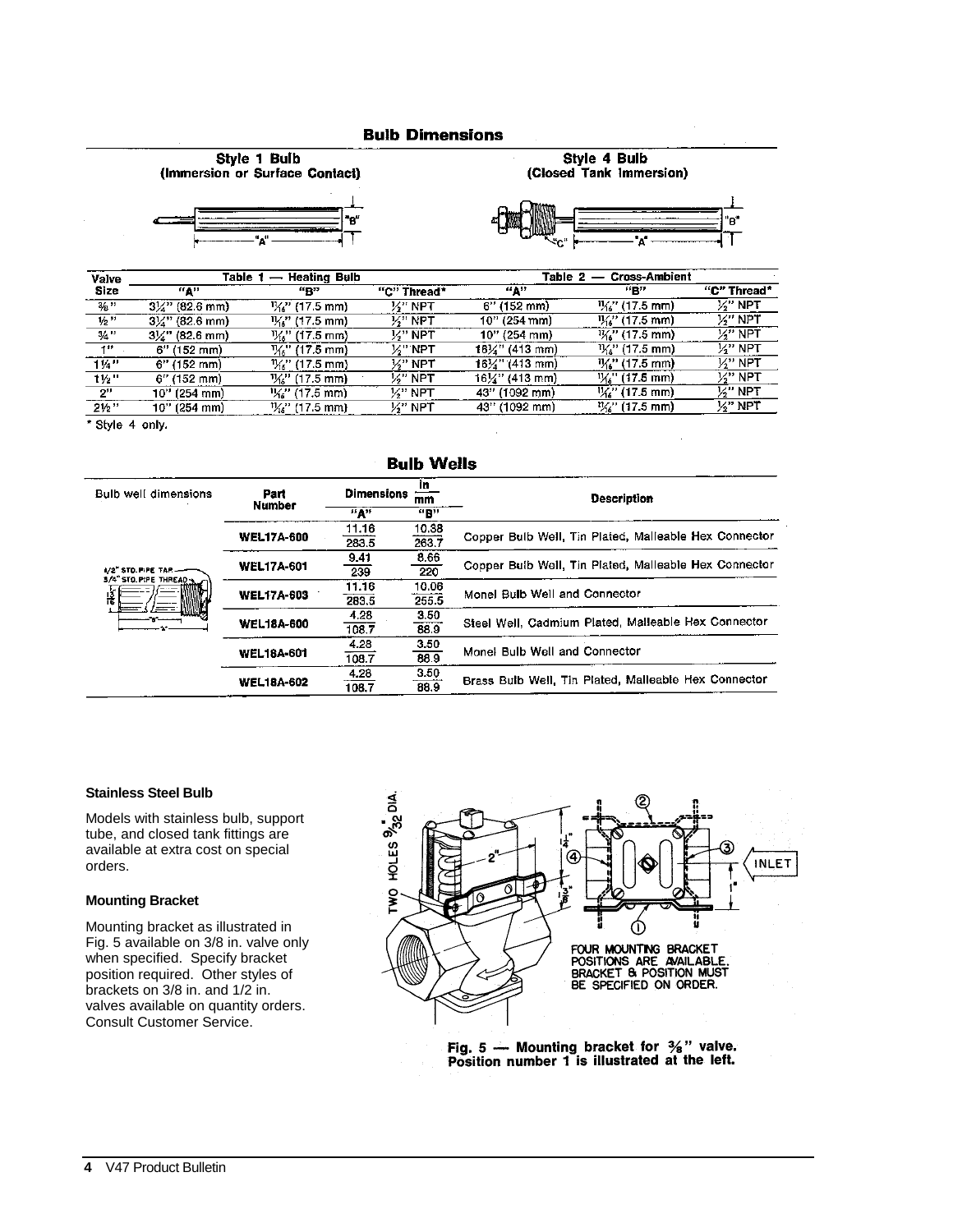#### **Disc Holder, Valve Seat and Extension Sleeve**

Available in monel on commercial valves at additional cost.

#### **Capillary Protection**

Armored capillary tubing is available at additional cost (standard on stock valves).

## **Manual Flushin[g](#page-8-0)**

Valves may be manually flushed by lifting range spring follower with screwdrivers at two sides of lower spring cap to open valve. This does not change valve adjustment.

## **[Valv](#page-8-0)es For L.P. Gas**

Temperature actuated modulating valves for regulating flow of L.P. gas to crop driers or outdoor industrial equipment as shown in LIT-125695.

## **Companion Flanges and Gasket[s](#page-8-0)**

Kits available at additional cost, when specified. For 1-1/2 in., 2 in., and 2-1/2 in. sizes -- A.S.M.E. 125 lb. standard only. Each flange kit contains two ring gaskets, two cast iron flanges, eight machine bolts and eight hex nuts. (See Fig. 6.)



| KII NO.    | water valve Size |
|------------|------------------|
| KIT14A-612 | 116''            |
| KIT14A-613 | ייפ              |
| KIT14A-614 | $2\frac{1}{2}$ " |

Fig. 6 - Flange kit.



**Fig. 7 -- A.S.M.E. flange type water valve (for flange bolt holes).**

### **Repairs and Replacemen[t](#page-8-0)**

Field repairs must not be made except for replacement of the sensing element, internal parts, and the rubber diaphragms. For a replacement valve or replacement parts kit, contact the nearest Johnson Controls wholesaler. Replacement part kit numbers are shown in Forms 996-57 and 996-58.

## **Ordering Informatio[n](#page-8-0)**

When ordering water valves, specify the following:

- 1. Catalog Number, if established.
- 2. If a stock valve cannot be

used specify Product No. if available.

- 3. If Product Number is not available specify the following:
	- a. Type Number (see "Type Number Selection Chart").
	- b. Temperature range required.
	- c. Style and size of temperature element or bulb.
	- d. Length of capillary tubing.
	- e. Fluid to be handled by valve.
- 4. Specify special features when required, such as:
	- a. Internal bypass and diameter.
	- b. Mounting bracket (3/8 in. size only) and position on valve.
	- c. Monel disc holder, valve seat, and extension sleeve.
	- d. Naval bronze valve body.
	- e. Armored capillary tubing.
	- f. Companion flange kit, specify Part Number.
- 5. Bulb well, by Part Number, if needed.

### **Type Number Selection**

#### (Commercial Valves)

For use in ordering valves other than shown in the<br>Catalog Number Selection Chart.

| Valve          | Flow<br>Coefficient                               | Tvpe Number                                     | Approx.                                      |                         |  |
|----------------|---------------------------------------------------|-------------------------------------------------|----------------------------------------------|-------------------------|--|
| <b>Size</b>    | <b>With Valve</b><br><b>Fully Open</b><br>Cv (kv) | Close on<br>Open on<br>Temo. Rise<br>Temp. Rise |                                              | Shipping<br>Wt.-Lb (kg) |  |
|                |                                                   | <b>Threaded Connection (Female NPT)</b>         |                                              |                         |  |
| ℁              | 2.5(2.1)                                          | V47AA                                           | <b>V47NA</b>                                 | 3(1.4)                  |  |
| ⅛              | 3.4(2.9)                                          | <b>V47AB</b>                                    | <b>V47NB</b>                                 | 4 (1.8)                 |  |
| $\frac{3}{4}$  | 5.5(4.7)                                          | <b>V47AC</b>                                    | V47NC                                        | 5(2.3)                  |  |
|                | 8.5(7.3)                                          | <b>V47AD</b>                                    | <b>V47ND</b>                                 | 8(3.6)                  |  |
| $1\frac{1}{4}$ | 11.0(9.4)                                         | <b>V47AE</b>                                    | <b>V47NE</b>                                 | 10 (4.5)                |  |
|                |                                                   |                                                 | Flange Connection - A.S.M.E. Specifications* |                         |  |
| $1\frac{1}{2}$ | 14.0 (12.0)                                       | <b>V47AR</b>                                    | <b>V47NR</b>                                 | 16 (7.3)                |  |
| 2              | 21.0 (18.0)                                       | V47AS                                           | <b>V47NS</b>                                 | 25 (11.3)               |  |
| $2\frac{1}{2}$ | 29.0 (24.9)                                       | <b>V47AT</b>                                    | <b>V47NT</b>                                 | 31(14.1)                |  |

Same as American Standards Association B16 Flange Specifications for 125 lb (862 kPa) pressure. See Roughing-in Dimensions.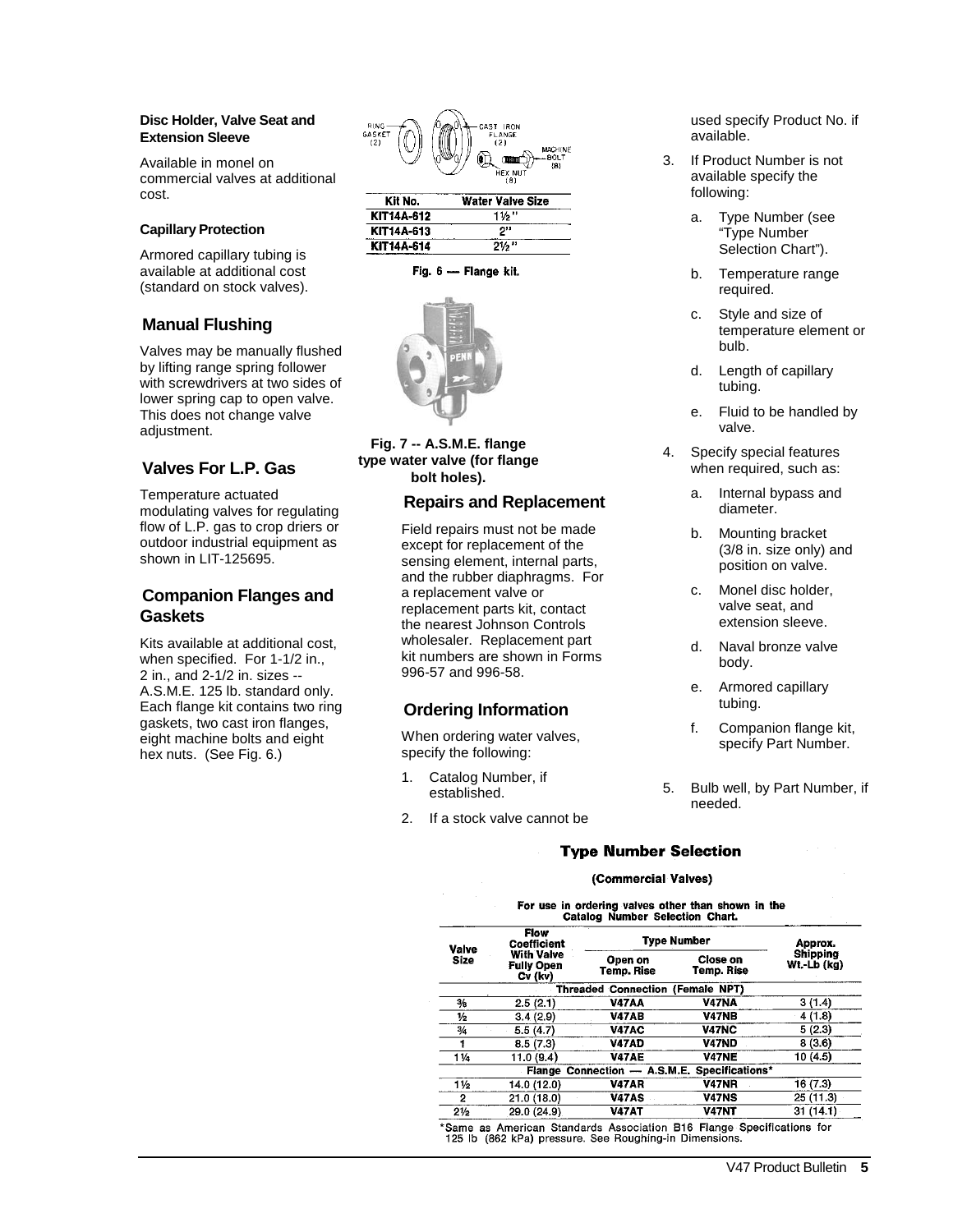#### **Stock Catalog Valves**

| Catalog<br>Number | Pipe<br><b>Size</b><br><b>NPT</b> | Range °F<br>(Opening Point) | <b>Bulb</b><br><b>Size</b>                                                          | <b>Bypass</b><br>Orifice<br><b>Diameter</b> | Maximum<br>Bulb<br>Temperature (°F) | <b>Shipping</b><br>Wt.<br>Lb (kg) |
|-------------------|-----------------------------------|-----------------------------|-------------------------------------------------------------------------------------|---------------------------------------------|-------------------------------------|-----------------------------------|
| <b>V47AA-3</b>    | 3/ <sub>3</sub>                   | 75 to 135**                 | $\frac{1}{4}$ x 6"                                                                  | .062"                                       | 155                                 | 3.1(1.4)                          |
| <b>V47AB-5</b>    | $1/2$ <sup>39</sup>               | 75 to 135**                 | $\frac{11}{6}$ " x 10"                                                              | .062"                                       | 155                                 | 4.6 (2.1)                         |
| <b>V47AC-6</b>    | $3/4$ <sup>37</sup>               | 75 to 135**                 | $\frac{1}{6}$ " x 10"                                                               | .062"                                       | 155                                 | 5.6(2.5)                          |
| <b>V47AD-1</b>    | $\overline{\mathbf{1}}$           | 75 to 135**                 | $\frac{1}{46}$ " x 16 $\frac{1}{4}$ "                                               | .093"                                       | 155                                 | 10.0 (4.5)                        |
| <b>V47AE-1</b>    | 11 <sup>4</sup>                   | 75 to 135**                 | $\frac{1}{2}$ x 16 $\frac{1}{4}$ "                                                  | .093"                                       | 155                                 | 12.1(5.5)                         |
| <b>V47AR-1</b>    | $11/2$ $11*$                      | 75 to 135**                 | $\frac{1}{2}$ " x 16 $\frac{1}{4}$ "                                                | .093"                                       | 155                                 | 18.0 (8.2)                        |
| <b>V47AS-3</b>    | 2                                 | 75 to 115**                 | $\frac{1}{4}$ $\frac{1}{6}$ $\frac{1}{8}$ $\frac{1}{4}$ $\frac{1}{3}$ $\frac{1}{1}$ | .125"                                       | 135                                 | 27.0 (12.2)                       |
| <b>V47AT-3</b>    | $2\frac{1}{2}$ "*                 | 75 to 115**                 | $\frac{1}{16}$ x 43                                                                 | .125"                                       | 135                                 | 33.0 (15.0)                       |
|                   |                                   |                             |                                                                                     |                                             |                                     |                                   |
| <b>V47AA-1</b>    | $3/3$ <sup>35</sup>               | 115 to 180                  | $\frac{1}{4}$ x 3/4"                                                                | .062"                                       | 200                                 | 3.1(1.4)                          |
| <b>V47AB-3</b>    | 1/2                               | 115 to 180                  | $\frac{1}{4}$ x 3/4"                                                                | .062"                                       | 200                                 | 4.6 (2.1)                         |
| <b>V47AC-3</b>    | $3/4$ $"$                         | 115 to 180                  | $\frac{1}{4}$ x 3/4"                                                                | .062"                                       | 200                                 | 5.6(2.5)                          |
| <b>V47AD-2</b>    | 49                                | 115 to 180                  | $\frac{1}{2}$ $\frac{1}{6}$ $\frac{1}{2}$ $\times$ 6"                               | .093"                                       | 200                                 | 10.0 (4.5)                        |
| <b>V47AE-2</b>    | $1\sqrt{4}$                       | 115 to 180                  | $\frac{1}{16}$ x 6"                                                                 | .093"                                       | 200                                 | 11.8(5.4)                         |
| <b>V47AR-2</b>    | $11/2$ "*                         | 115 to 180                  | $\frac{1}{2}$ x 6"                                                                  | .093"                                       | 200                                 | 17.5 (7.9)                        |
| <b>V47AS-1</b>    | $2^{11*}$                         | 115 to 160                  | $\frac{1}{2}$ %" x 10"                                                              | .125"                                       | 180                                 | 26.0 (11.8)                       |
| <b>V47AT-1</b>    | 21/2                              | 115 to 160                  | $\frac{1}{6}$ x 10"                                                                 | .125"                                       | 180                                 | 32.0(14.5)                        |
|                   |                                   |                             |                                                                                     |                                             |                                     |                                   |
| <b>V47AA-2</b>    | $3/3$ $+$                         | 160 to 230                  | $\frac{1}{4}$ x 3/4"                                                                | .062"                                       | 250                                 | 3.1(1.4)                          |
| <b>V47AB-4</b>    | $\overline{v_2}$                  | 160 to 230                  | $\frac{11}{46}$ x 31/4"                                                             | .062"                                       | 250                                 | 4.6(2.1)                          |
| <b>V47AC-4</b>    | 3/4                               | 160 to 230                  | $\frac{1}{4}$ $\times$ 3/4"                                                         | .062"                                       | 250                                 | 5.6(2.5)                          |
| <b>V47AD-3</b>    | 111                               | 160 to 230                  | $\frac{1}{6}$ x 6"                                                                  | .093"                                       | 250                                 | 10.0(4.5)                         |
| <b>V47AE-3</b>    | $1\frac{1}{4}$                    | 160 to 230                  | $\frac{11}{16} \times 6$ "                                                          | .093"                                       | 250                                 | 11.8(5.4)                         |
| <b>V47AR-3</b>    | $1\frac{1}{2}$                    | 160 to 230                  | $\frac{1}{16}$ x 6"                                                                 | .093"                                       | 250                                 | 17.5(7.9)                         |
| <b>V47AS-2</b>    | $2^{n*}$                          | 160 to 205                  | $\frac{11}{6}$ x 10"                                                                | .125"                                       | 225                                 | 26.0 (11.8)                       |
| <b>V47AT-2</b>    | $21/2$ "*                         | 160 to 205                  | $\frac{1}{2}$ x 10"                                                                 | .125"                                       | 225                                 | 32.0 (14.5)                       |

All stock valves supplied with 6' (1.8 m) armored capillary and  $\frac{1}{2}$ " NPT closed tank connectors. To order, specify Catalog Number only.

\* A.S.M.E. Flange.

\*\* Regularly supplied with cross-ambient bulb.

## **To Selec[t](#page-8-0) Water Valve Size**

Refer to Flow Chart for selection of valves. Carefully follow steps as outlined below.

- 1. Determine the maximum water flow required and draw a horizontal line across upper half of Flow Chart through this flow.
- 2. Determine the temperature rise above the valve opening point.
	- a. Valve closing point is the highest temperature at which it is desired to have no flow through the valve.
- b. Valve opening point will be about 5F ° (2.8C °) above the valve closing point.
- c. Determine the temperature the valve is to maintain.
- d. Subtract the temperature opening point from the operating temperature. This gives the temperature rise.
- 3. Draw horizontal line across lower half of Flow Chart through this value.
- 4. Determine the allowable pressure drop through the valve -- this is the pressure actually available to force liquid through the valve.
- 5. On lower half of curve, mark point on drawn -in horizontal temperature line at pressure determined in Step 4. Interpolate between curves, or pick curve for nearest lower pressure drop for which curve is drawn (this gives a reserve maximum load capacity).
- 6. From this point draw line vertically upward until it intersects drawn -in horizontal water flow line in upper half of Flow Chart.
- 7. If intersection falls on a valve size curve this is the valve size.
- 8. If intersection falls between two curves the required valve size is the larger of the two.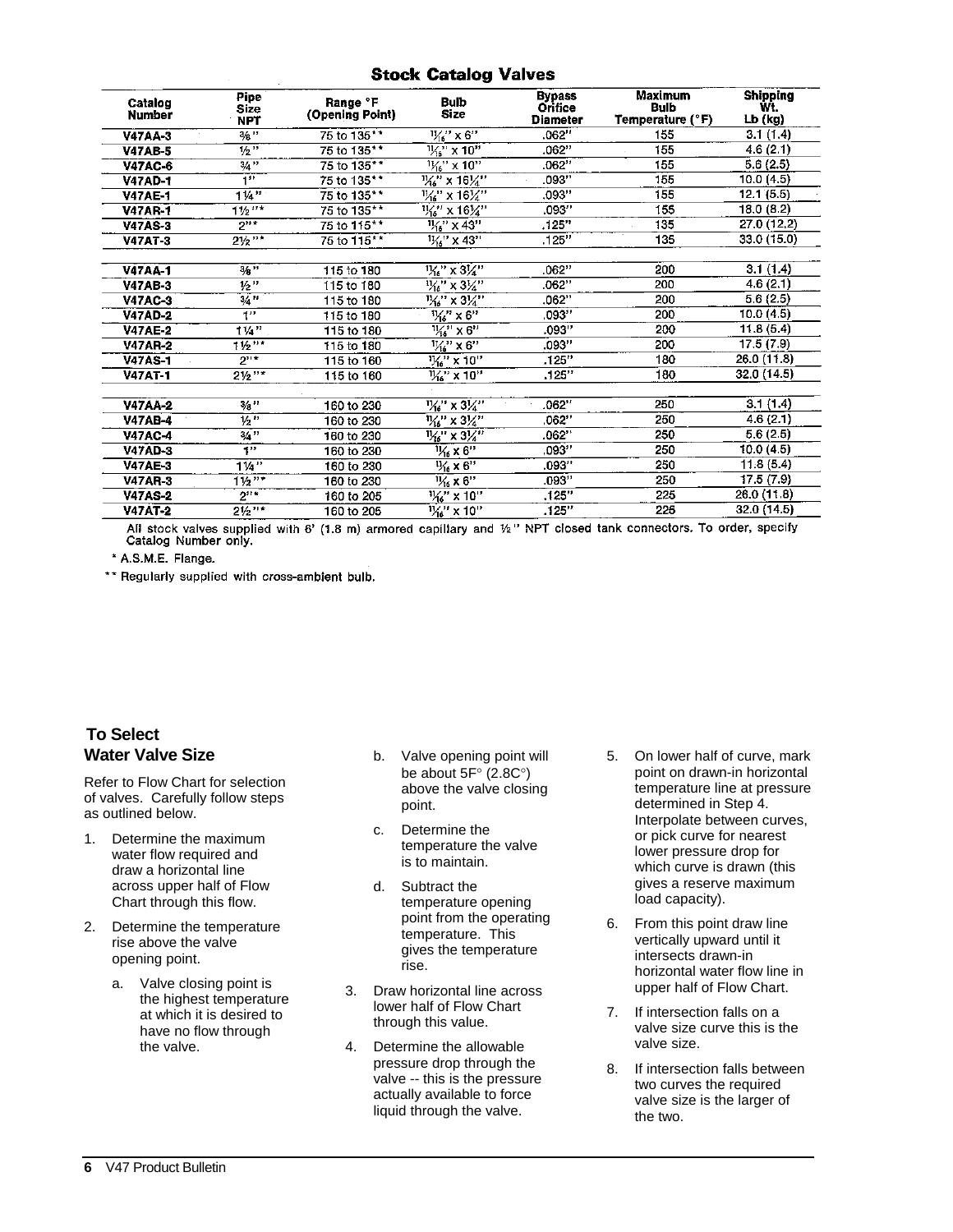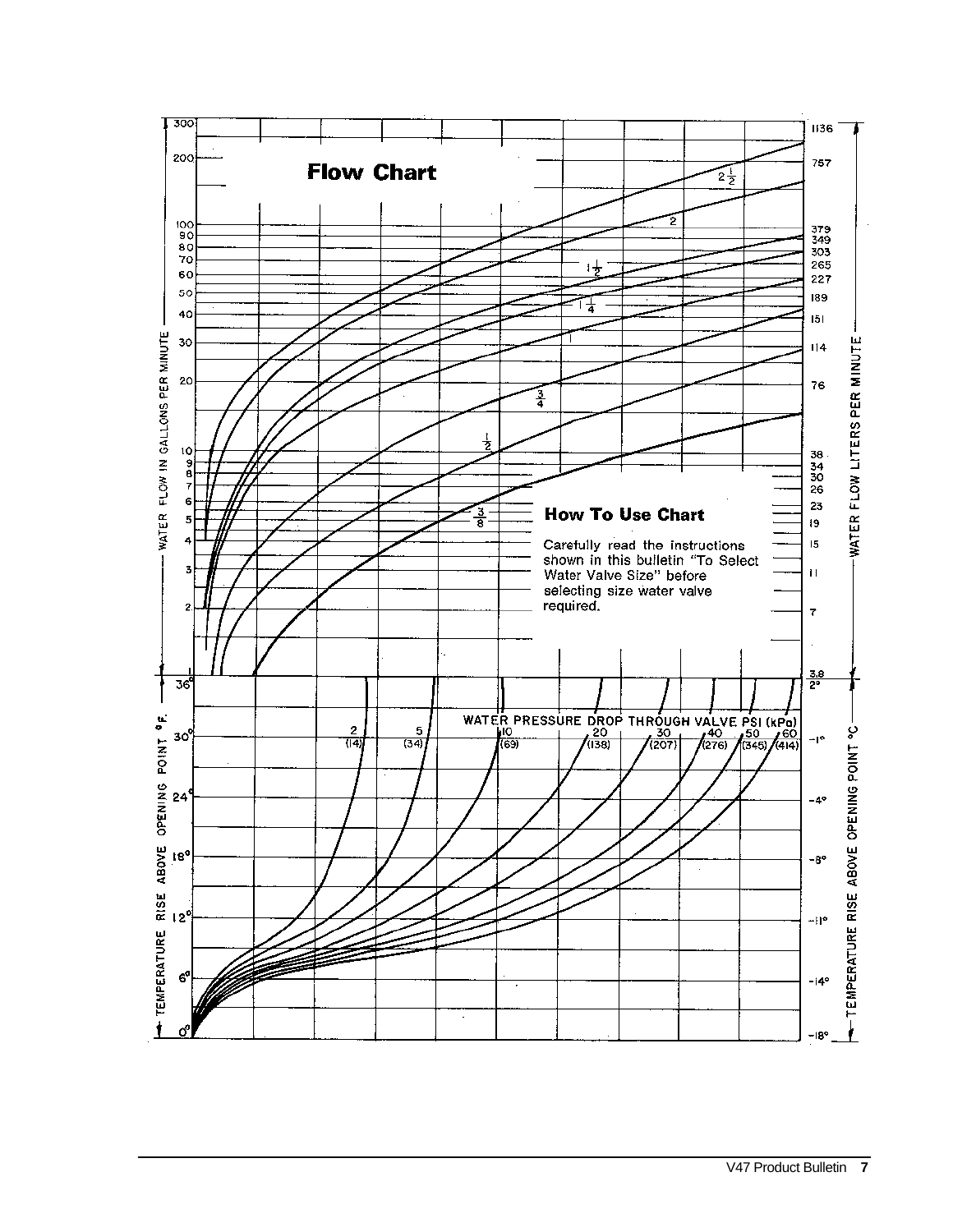## **Roughing-In Dimensions**

Threaded Type<br>(Cast Iron or Bronze Body)



| <b>Valve</b> | Dimensions in Inches |                          |      |                         |     |                |  |  |
|--------------|----------------------|--------------------------|------|-------------------------|-----|----------------|--|--|
| <b>Size</b>  |                      |                          |      |                         |     |                |  |  |
| 2/31         |                      | 6½                       |      |                         | 15, | 1%,            |  |  |
| $\lambda$    | $3\%$ (3½)*          |                          | ۹3,  | $^{21}$ / <sub>32</sub> | ο.  | $\frac{13}{2}$ |  |  |
| 3/13         |                      | $^{12\%}$                | -213 | $2\frac{1}{2}$          |     | 134,           |  |  |
| $-111$       | t27 <u>%.</u>        | $0\%$                    |      | 25                      |     |                |  |  |
| 74           | $1\frac{5}{4}$       | $10^{37}$ $\frac{1}{10}$ | 54%  | $2\%$                   |     |                |  |  |

NOTE: Figures in () are for Maritime Valves.<br>All other dimensions remain the same.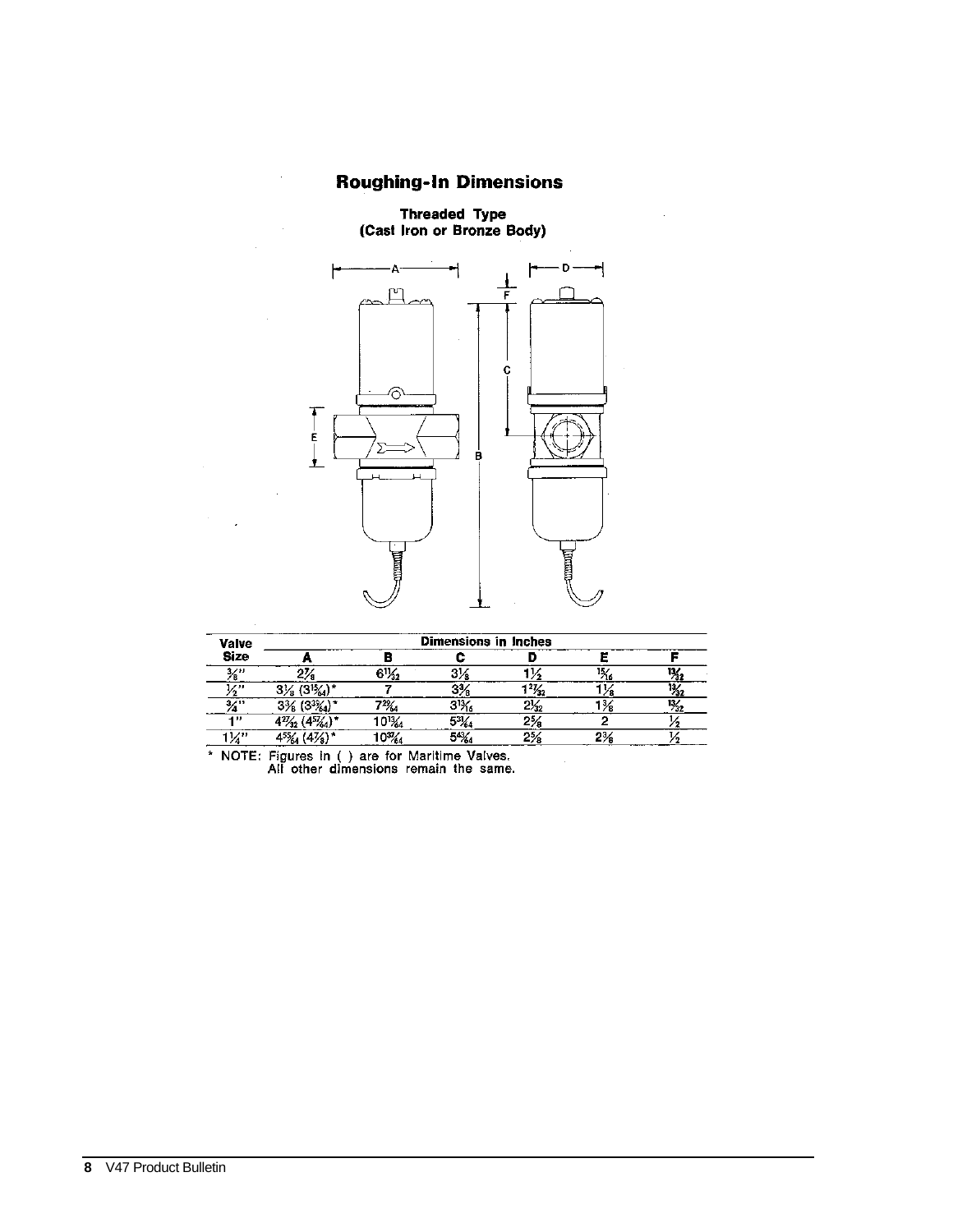Flange Type<br>(Cast Iron . . . A.S.M.E. Flange Specs.)

<span id="page-8-0"></span>

 $\bar{z}$ 

| Valve       | Dimensions in Inches |               |                 |    |  |         |           |  |
|-------------|----------------------|---------------|-----------------|----|--|---------|-----------|--|
| <b>Size</b> |                      |               |                 |    |  |         |           |  |
| 1/2         | .<br>ు‰              | 103%          | 5%,             | 16 |  | 1% Dia. | 2½        |  |
| 211         | $6\%$                | $12^{3}/_{4}$ | $6\frac{1}{42}$ |    |  | 2% Dia. | 31.<br>о. |  |
| 2/2         | $6\frac{3}{4}$       | $12\%$        | $6\frac{1}{2}$  |    |  | 2% Dia. | 3½        |  |

| <b>Flange Specifications</b> |                     |                  |                    |  |  |
|------------------------------|---------------------|------------------|--------------------|--|--|
| <b>Valve Size</b>            | <b>No. of Holes</b> | <b>Hole Size</b> | <b>Bolt Circle</b> |  |  |
| $1\%$                        |                     |                  | $3\%$ "            |  |  |
| n.                           |                     | 2/II             | 13/"               |  |  |
| $2\frac{1}{2}$               |                     | 3/11             |                    |  |  |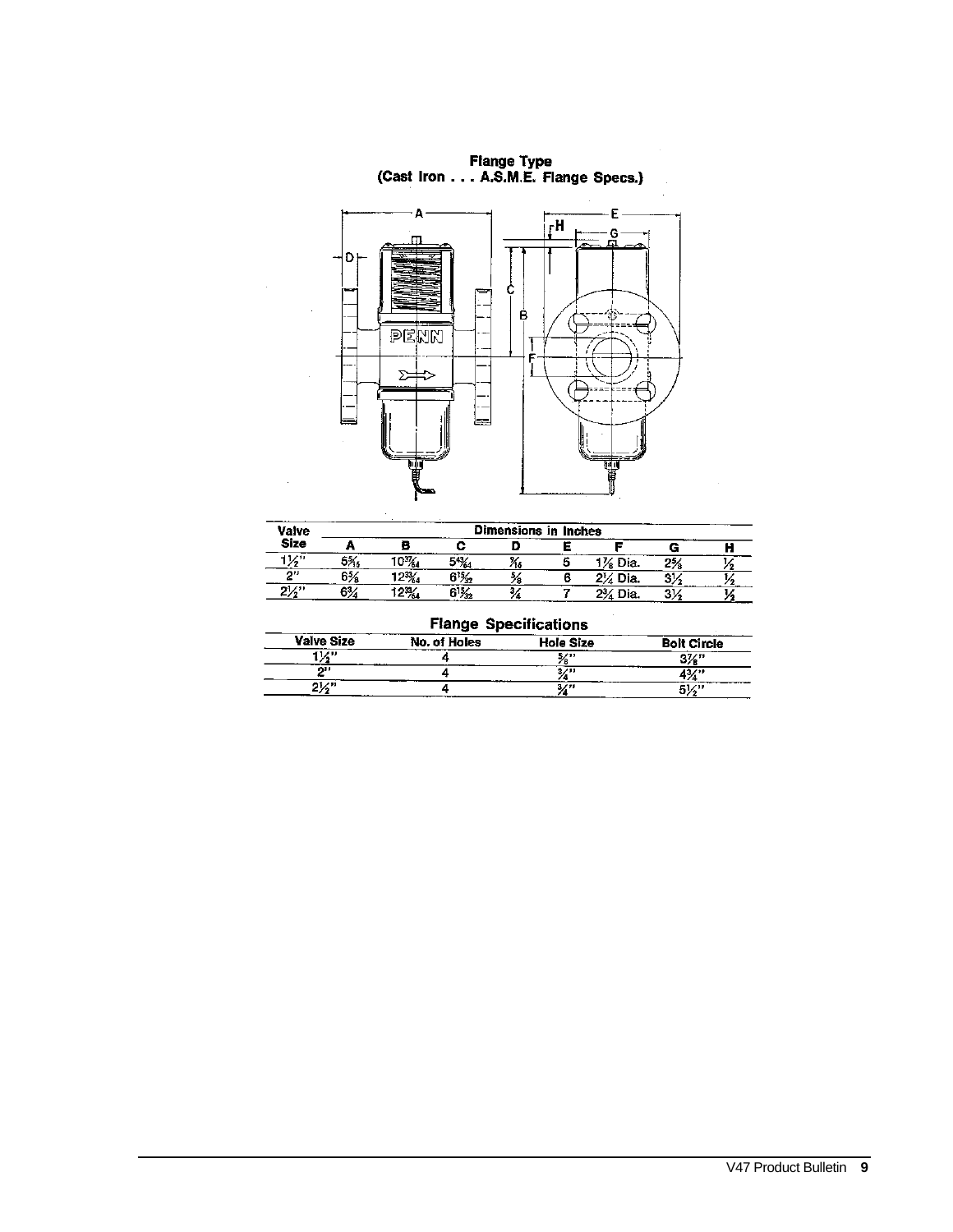Flange Type . . . Bronze Body



|                          | Navy "BuShips" Service Navy Flange Specifications |                               |                  |                      |                 |                                                 |                |               |
|--------------------------|---------------------------------------------------|-------------------------------|------------------|----------------------|-----------------|-------------------------------------------------|----------------|---------------|
| Valve                    |                                                   |                               |                  | Dimensions in Inches |                 |                                                 |                |               |
| <b>Size</b>              |                                                   | в                             | с                | Ð                    | Е               | F                                               | G              | н             |
| $\overline{\mathscr{U}}$ | 4%                                                | 71%                           | $3^{5}/_{64}$    | Χs                   | $3\%$           | 1½                                              | $2\frac{1}{2}$ | 1⁄2           |
| 42                       | $5\%$                                             | 8½                            | 4½               | 12                   | 4½              | 1¼                                              | $2\%$          | $\frac{1}{2}$ |
| 1/4                      | $5\%$                                             | $8\%_{2}$                     | $4^{11}$ %       | $\frac{1}{2}$        | 4½              | $1\%$                                           | 2%             | 14.           |
| $1\frac{1}{2}$           | $5\%$                                             | 9 <sup>2</sup> / <sub>2</sub> | $4\frac{11}{16}$ |                      | $5\frac{1}{16}$ | 1%                                              | $2\%$          | $\frac{1}{2}$ |
| 2"                       | $6\%$                                             | 131 <sub>%</sub>              | 6%               | 1⁄2                  | 5%              | $2\frac{3}{4}$                                  | $3\frac{1}{2}$ | 1⁄2.          |
| $2\frac{1}{2}$           | 6%                                                | $13\frac{1}{6}$               | 6%               | $\overline{V_2}$     | 6%              | 2%                                              | $3\frac{1}{2}$ | 1⁄2           |
|                          |                                                   |                               |                  |                      |                 | Maritime Service A.S.M.E. Flange Specifications |                |               |
| $1\frac{1}{2}$           | 5%                                                | $10^{3}/_{4}$                 | 5%               | X.                   | 5               | $1\%$ Dia.                                      | 2%             | $\frac{1}{2}$ |
| 2"                       | $6\%$                                             | $12\%$                        | $6\frac{1}{2}$   | ½                    | 6               | 2½ Dia.                                         | $3\%$          | Vz            |
| $2\frac{1}{2}$           | 6%                                                | $12^{3}/\sqrt{2}$             | $6\frac{1}{2}$   | ٦%                   |                 | 2% Dia.                                         | $3\frac{1}{2}$ | 1⁄2           |

## **Flange Specifications**

|                   | Navy "BuShips" Service Navy Flange Specifications |                                   |                    |
|-------------------|---------------------------------------------------|-----------------------------------|--------------------|
| <b>Valve Size</b> | No. of Holes                                      | <b>Hole Size</b>                  | <b>Bolt Circle</b> |
| ₩                 |                                                   | $\frac{1}{46}$                    | $2\frac{1}{6}$     |
| 431               |                                                   | %"                                | $3\frac{1}{3}$     |
| 1½"               |                                                   | $\overline{\mathcal{H}^{\prime}}$ | $3\frac{1}{8}$     |
| $1\frac{1}{2}$    |                                                   | $\frac{9}{16}$                    | $3\frac{1}{6}$     |
| ייפ               |                                                   | %"                                | $4\frac{7}{10}$    |
| 2½"               |                                                   | ‰"                                | 5"                 |
|                   | Maritime Service A.S.M.E. Flange Specifications   |                                   |                    |
| 1½"               |                                                   | ℅"                                | $3\%$ "            |
| $2\frac{1}{2}$    |                                                   | 3⁄4''                             | 5¼"                |

*Performance specifications appearing herein are nominal and are subject to accepted manufacturing tolerances and application variables.*

*.*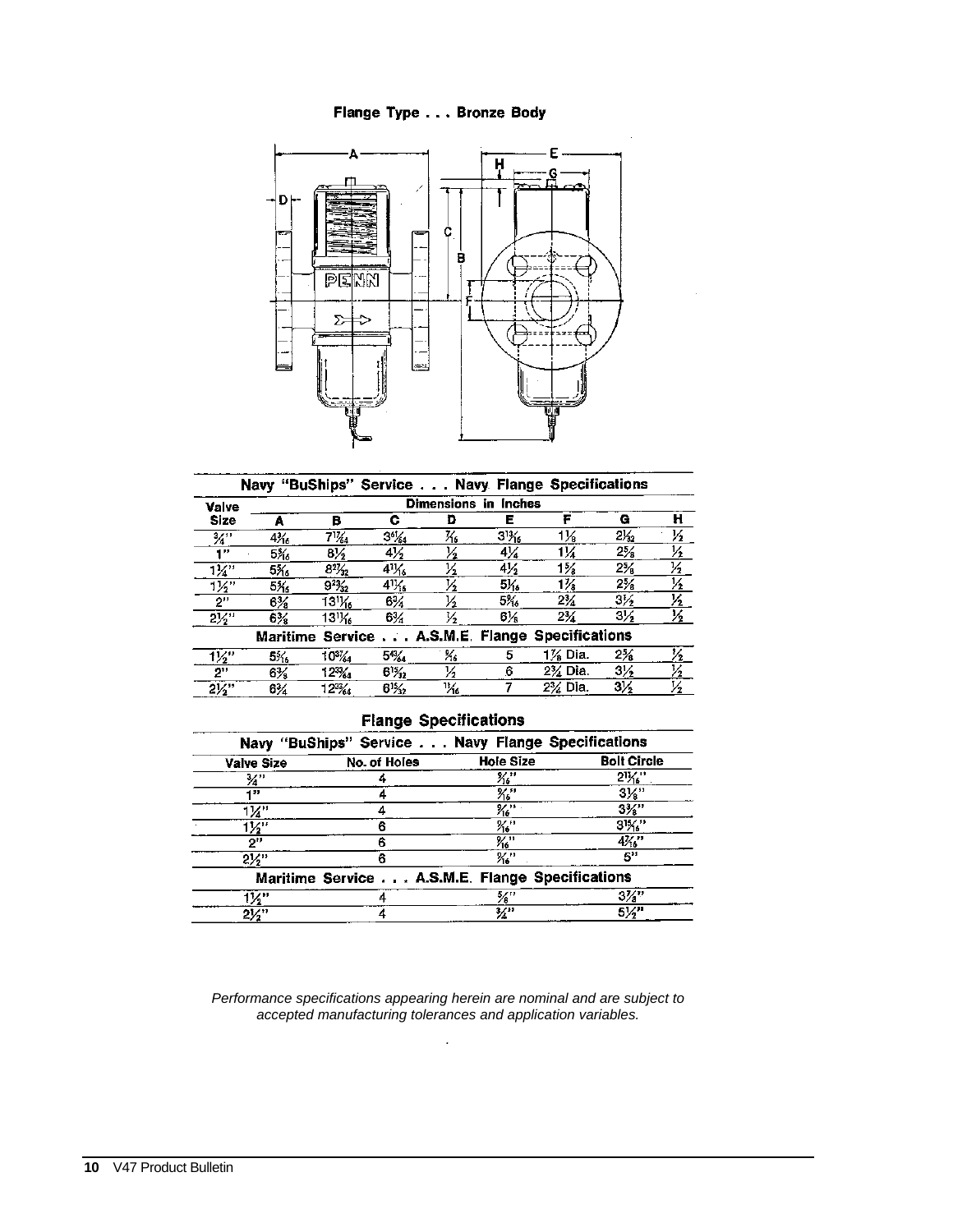# **Notes**